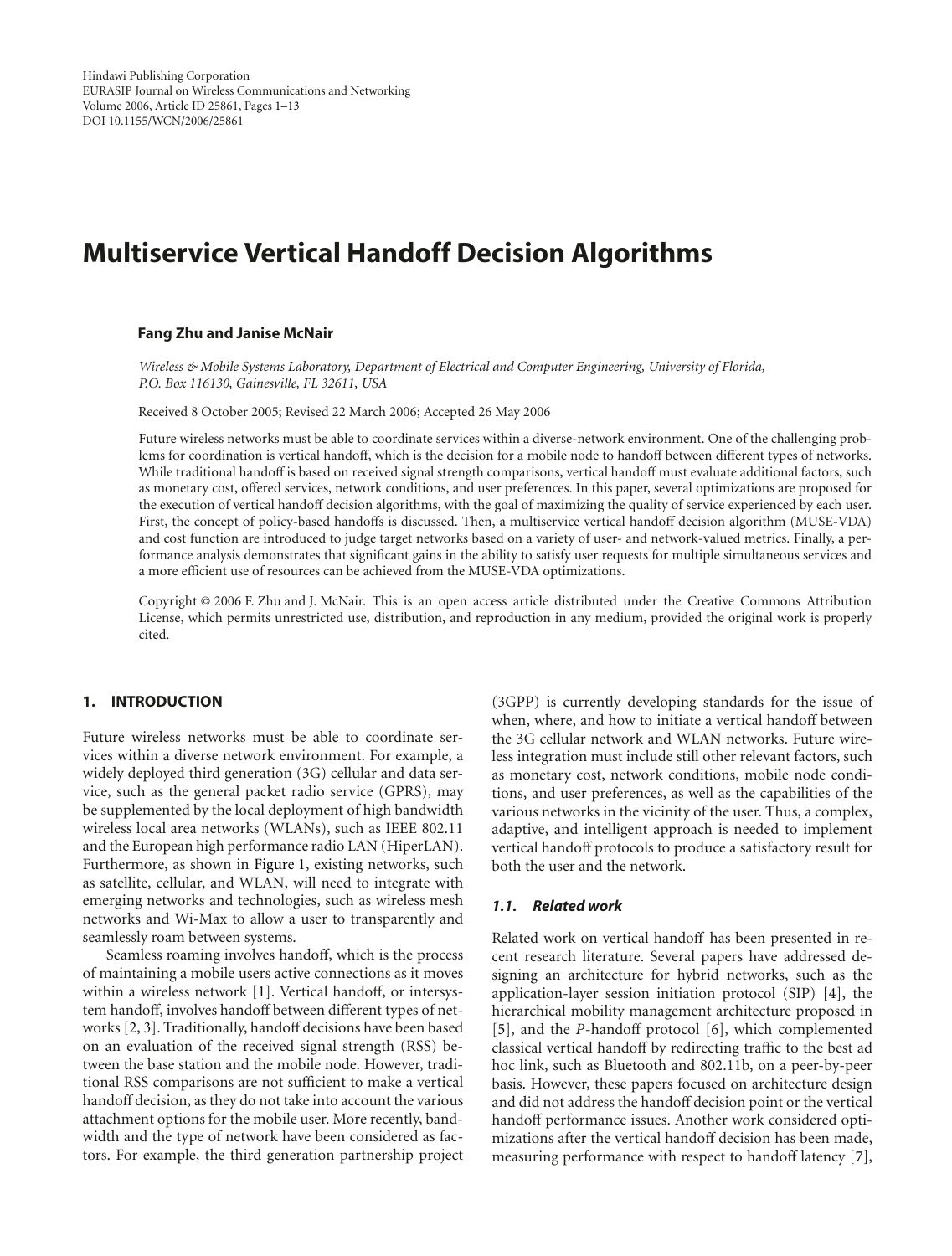

<span id="page-1-0"></span>Figure 1: Diverse third- and fourth-generation (3G and 4G) wireless networks.

TCP timeout and throughput [\[8,](#page-11-8) [9\]](#page-11-9), and packet loss [\[10](#page-11-10)]. However, the vertical handoff decision did not consider multiple networks supporting multiple services for each user.

The related papers that explored vertical handoff decision mainly focus on traditional issues, such as RSS and data rate. In [\[11\]](#page-11-11), a fast-Fourier-transform- (FFT-) based signal decay detection scheme was used to reduce the ping-pong handoff effect, and an adaptive threshold configuration approach was proposed to prolong the time a user stays in WLAN. In [\[12](#page-11-12), [13](#page-11-13)], a vertical handoff algorithm was proposed that took into account RSS, data rate, and packet loss due to handoff delay for a single service per user. A vertical handoff system based on computed background noise and signal strength was proposed in [\[14](#page-11-14)]. In [\[15\]](#page-11-15), the WISE handoff decision algorithm was proposed to maximize energy-efficiency without sacrifice of overall network degradation. In [\[16\]](#page-11-16), a QoSbased handoff method between UMTS and WLAN was proposed, but the definition of QoS was not defined in the paper. Finally, several papers have focused on mobility level and user position in the network. In [\[17](#page-11-17)], mobility level was proposed as a proper metric for multi-tier handoffs. In [\[2](#page-11-2)], multi-network architectural issues were explored, and an advanced neural-network-based vertical handoff algorithm was developed to satisfy user bandwidth requirements. In [\[18](#page-11-18)], a vertical handoff algorithm based on pattern recognition was presented. Although the above-mentioned research addresses handoff decision, most research address 3G/WLAN issues, and do not provide a way to incorporate a general, user-defined idea of quality of service, on which to base vertical handoff decisions.

Several papers have created utility functions to better evaluate the choice for vertical handoff. In [\[19](#page-11-19)], the vertical handoff decision function was a measurement of network quality. However, no performance analysis was provided. In [\[20](#page-11-20)], an active application-oriented handoff decision algorithm was proposed for multi-interface mobile terminals to reduce the power consumption caused by unnecessary handoffs and other unnecessary interface activation, and in [\[21](#page-11-21)], a policy-enabled handoff decision algorithm was proposed along with a cost function that considers several handoff metrics. However, multi-service handoff was not fully discussed. However, the multiple active services case was not considered. The work in [\[22\]](#page-11-22) adaptively adjusted the handoff stability period based on a utility function to avoid unnecessary handoffs and reduce decision time. Finally, the authors have presented a tutorial on vertical handoffs in [\[3](#page-11-3)], and in [\[23](#page-12-0)], introduce a cost function-based vertical handoff decision algorithm for multiservices handoff. Preliminary results demonstrated significant gain in throughput. This paper extends the work to examine the system performance with respect to blocking probability and user satisfactions, that is, the ability of the network to satisfy all of the users simultaneous requests.

In this paper, several optimizations are proposed to enhance the handoff decision process and to make the following contributions: (1) the development of a handoff cost function that addresses an environment where users conduct multiple active sessions among a variety of wireless network choices, (2) the design of a multiservice vertical handoff decision algorithm (MUSE-VDA), which incorporates a network elimination process to potentially reduce delay and processing in the handoff calculation, and (3) a constraint optimization analysis for the proposed handoff cost function for different types of user services spread among multiple networks. In [Section 2,](#page-1-1) the policy-based handoff approach is described. [Section 3](#page-3-0) introduces the MUSE-VDA cost function and algorithm to decide target networks based on a variety of user- and network-valued metrics. Finally, in Sections [4](#page-5-0) and [5,](#page-6-0) the performance analysis and numerical results demonstrate the load-balancing advantages of the proposed technique, as well as the significant gains in satisfied user requests and a more efficient use of resources. [Section 6](#page-11-23) concludes the paper.

## <span id="page-1-1"></span>**2. POLICY-BASED VERTICAL HANDOFFS**

Vertical handoff performed on a policy-based networking architecture requires the coordination of a wide variety of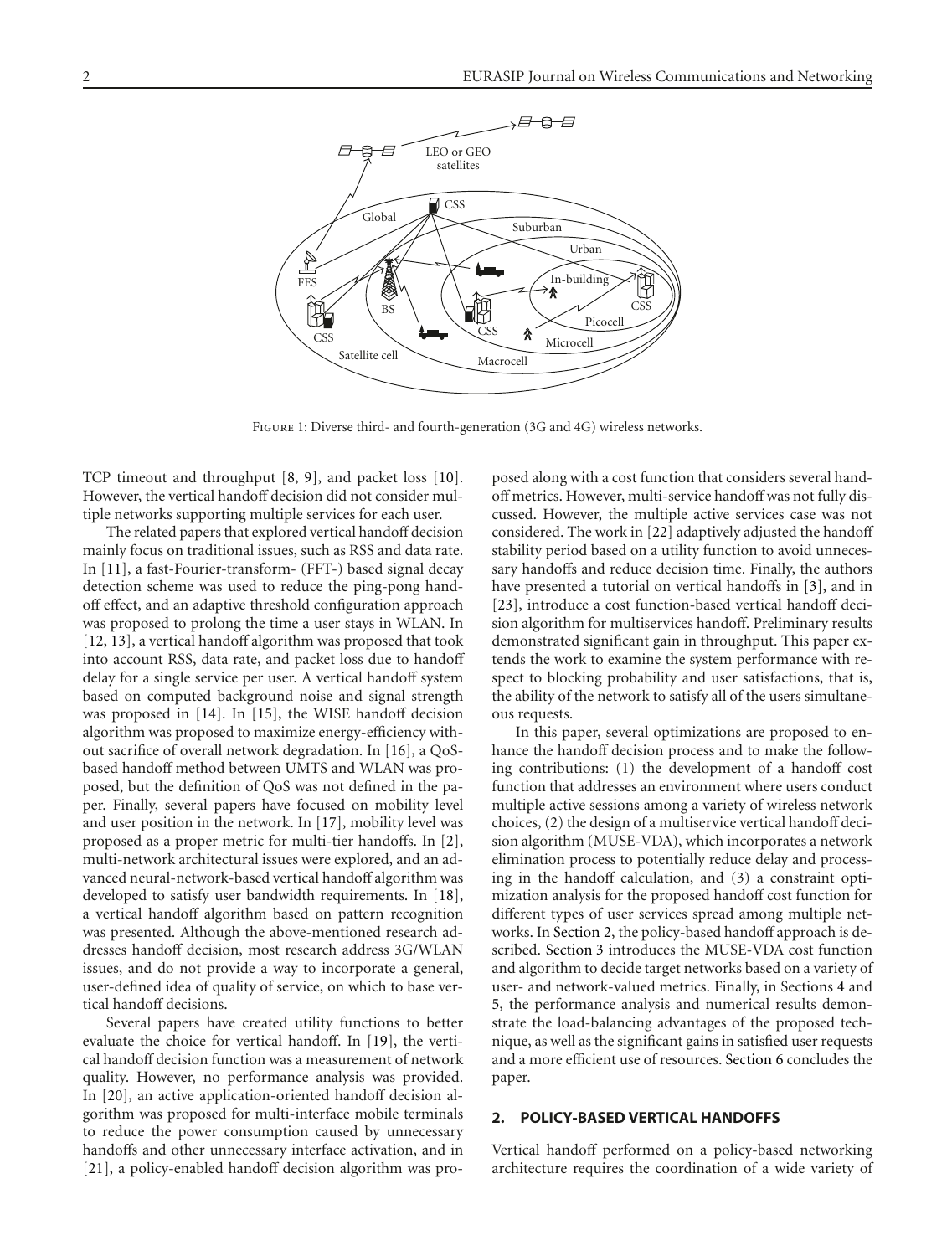network devices within a single administrative domain to implement a set of quality-of-service- (QoS-) based services [\[24](#page-12-1)]. [Figure 2](#page-2-0) shows two possible conceptual architectures of policy-based solutions that have been proposed by the IETF. The two main architectural elements for policy control are the policy enforcement point (PEP) and the policy decision point (PDP). These two elements may be located in the same network node (as shown in [Figure 2\(a\)\)](#page-2-1) or in different nodes (as shown in [Figure 2\(b\)\)](#page-2-2). The latter is especially convenient to apply local policies.

<span id="page-2-2"></span>PEP is a component that runs on a policy-aware node, such as an access point, and is the point at which the policies are enforced. Policy decisions are made primarily at the PDP, based on the policies extracted from a network policy database. The PDP as specified by the IETF may make use of additional mechanisms and protocols to achieve additional functionality such as user authentication, accounting, and policy information storage.

In the case of vertical handoff, the policy database holds information regarding the metrics to be considered for a vertical handoff, where handoff metrics are the measured qualities that give an indication of whether or not a handoff is needed. As stated previously, in traditional handoffs, only RSS and channel availability are considered. In the envisioned integrated wireless system, the following new metrics are suggested [\[3](#page-11-3)].

- (i) *Service type*. Different types of services require various combinations of reliability, latency, and data rate.
- (ii) *Monetary cost*. A major consideration to users, as different networks may employ different billing strategies that may affect the user's choice to handoff.
- (iii) *Network conditions*. Network-related parameters such as traffic, available bandwidth, network latency, and congestion (packet loss) may need to be considered for effective network usage. Use of network information in the choice to handoff can also be useful for load balancing across different networks, possibly relieving congestion in certain systems.
- (iv) *System performance*. To guarantee the system performance, a variety of parameters can be employed in the handoff decision, such as the channel propagation characteristics, path loss, interchannel interference, signal-to-noise ratio (SNR), and the bit error rate (BER). In addition, battery power may be another crucial factor for certain users. For example, when the battery level is low, the user may choose to switch to a network with lower power requirements, such as an ad hoc Bluetooth network.
- (v) *Mobile terminal conditions*. MT condition includes dynamic factors such as velocity, moving pattern, moving histories, and location information.
- (vi) *User preferences*. User preference can be added to cater to special requests for users that favor one type of system over another.

The use of new vertical handoff metrics and the policybased networking architecture increases the complexity of the handoff process and makes the handoff decision more

<span id="page-2-1"></span>

<span id="page-2-0"></span>Figure 2: Two possible policy-based network architectures.

and more ambiguous. However, the use of an optimized cost function can simplify the handoff process and speed up the handoff decision. Then, intelligent techniques can be developed to evaluate the effectiveness of new decision algorithms, balanced against user satisfaction and network efficiency.

## *2.1. Proposed vertical handoff interworking scenarios*

To demonstrate the operation of the policy-based architectures, the following two scenarios are described: (1) network-controlled handoff (NCHO)/mobile-assisted handoff (MAHO), where the network generates a new connection and finds new resources for the handoff, performing any additional routing operations, and (2) mobile-controlled handoff (MCHO), where the mobile terminal must take its own measurements and make the evaluations for the handoff decision.

NCHO/MAHO is shown in [Figure 3\(a\).](#page-3-1) The handoff decision procedure begins with the PEP. Upon receiving a handoff trigger, the PEP formulates a request for a policy decision and sends it to the PDP. The request for policy control from the PEP to the PDP may contain one or more policy elements extracted from the mobile terminals that are necessary for handoff decision. The PDP then extracts other necessary information, for example, the users subscriber profile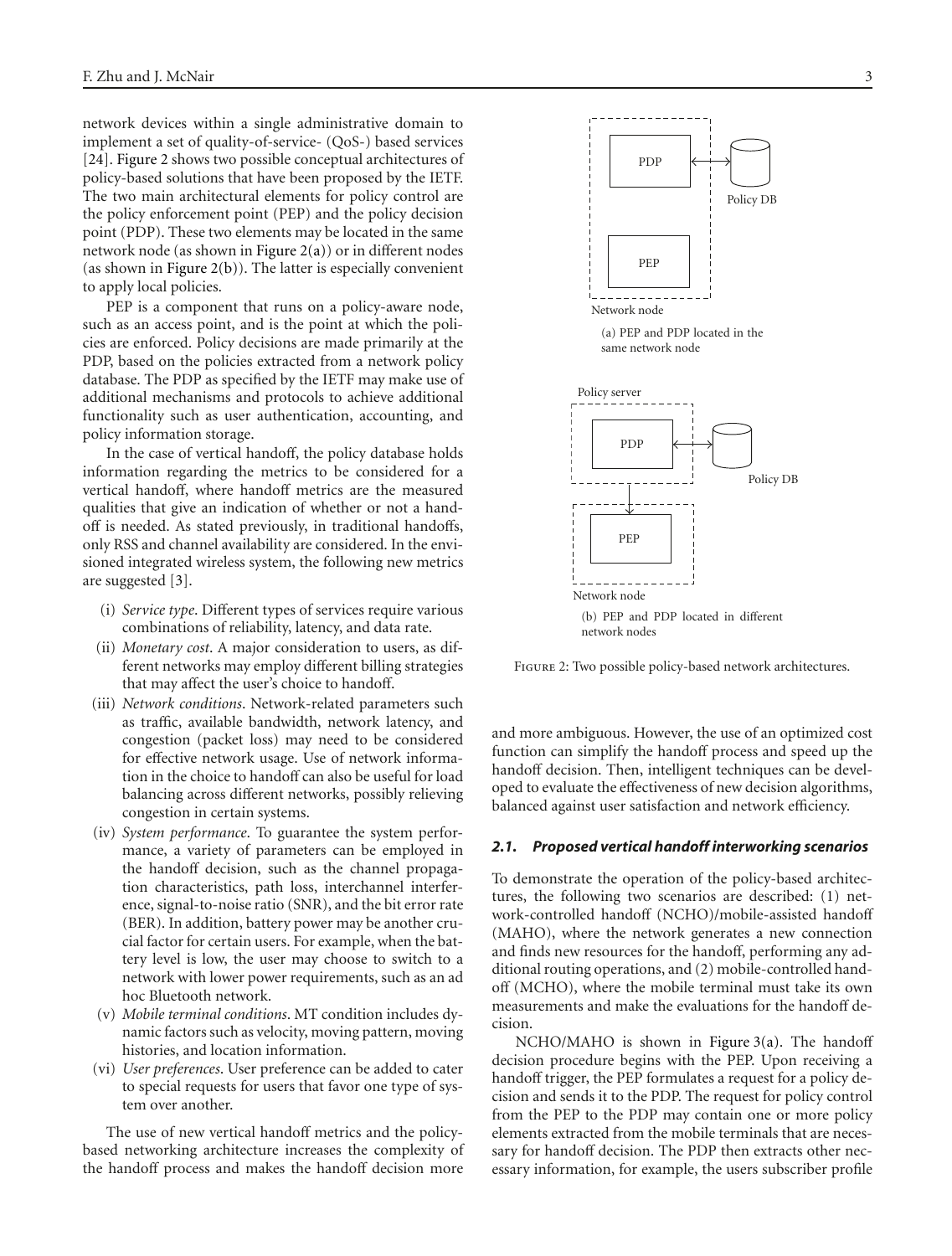<span id="page-3-1"></span>

(a) NCHO or MAHO handoff decision procedure

<span id="page-3-2"></span>

FIGURE 3: Two scenarios for policy-based architectures.

and network conditions, from the database located in local or home network, makes the handoff decision, and returns the decision message to the PEP. The handoff decision is made using utility-function-based algorithms as proposed in [\[23](#page-12-0)]. The PEP then informs the mobile terminal about the handoff decision and enforces the policy decision by handing off to the target network. In NCHO/MAHO, we propose that the PDP point is represented by the base station (BS) or access point (AP).

In MCHO, the mobile terminal finds new resources and the network approves the handoff decision. Thus, we propose that the PDP is located at the mobile terminal. As shown in [Figure 3\(b\),](#page-3-2) when the mobile terminal detects a severe QoS degradation, its PEP module triggers the handoff decision process by sending a handoff decision request message to the PDP. While some information is already available at local database, the PDP may also need other necessary information, such as network conditions, from the network devices. Other information may not be immediately available at the BS or AP, and may need to be extracted from the network. Upon receiving all handoff metrics, the PDP makes the handoff decision and returns the decision to the PEP. The PEP then informs the network the handoff decision by forwarding the DEC message, along with enforced authentication information. A handoff will take place once the network approves. It may be a limiting factor to achieve the necessary processing for a vertical handoff controlled by the mobile terminal. However, if simple metrics are set, a combination of the two techniques, that is, mobile-assisted handoff (MAHO), may be a viable option.

# <span id="page-3-0"></span>**3. MULTISERVICE VERTICAL HANDOFF DECISION ALGORITHM COST FUNCTION**

The MUSE-VDA vertical handoff cost function measures the benefit obtained by handing off to a particular network. It is evaluated for each network *n* that covers the service area of a user. The network choice that results in the lowest calculated value of the cost function is the network that provides the most benefit, where the benefit is defined by the given handoff policy.

The cost function evaluated for network *n* includes the cost of receiving each of the user's requested services from network *n* and is calculated:

$$
C^n = \sum_s C_s^n, \tag{1}
$$

where *s* is the index representing the user-requested services, and  $C_s^n$  is the per-service cost function for network *n*.  $C_s^n$  represents the QoS experienced by choosing to receive service *s* from network *n* and is calculated as

$$
C_s^n = \sum_j W_{s,j}^n Q_{s,j}^n, \qquad (2)
$$

where  $Q_{s,j}^n$  is the normalized QoS provided by network *n* for parameter *j* and service *s*.  $W_{s,j}^n$  is the weight which indicates the impact of the QoS parameter on the user or the network.  $C_s^n$  includes both a normalized value for the QoS parameter and a weight for the impact of the parameter on either the user or the network. For an example from the users perspective, suppose that a mobile terminal requests a service with a specified minimum delay and minimum power consumption requirement. If the mobile terminal has a low battery life, the power consumption takes on greater importance than meeting the delay constraints. For an example of a network-based QoS request and the corresponding impact, the availability of the services requested by the user in the target network impacts the network congestion in the target network. Using the impact factor, the network may direct users toward a less desirable, but less congested network.

The handoff decision problem thus equals the following constraint optimization problem:

<span id="page-3-3"></span>
$$
\min C^{n} = \sum_{s} C_{s}^{n} \sum_{j} W_{s,j}^{n} Q_{s,j}^{n} \quad \text{s.t. } E_{s,j}^{n} \neq 0, \quad \forall s, i, \quad (3)
$$

where  $E_{s,j}^{n}$  is the network elimination factor, indicating whether the constraint *i* for service *s* can be met by network *n*. It is equal to one if constraint *i* can be satisfied, and is equal to zero if constraint *i* cannot be satisfied. It is introduced to reflect the inability of a network to guarantee the requested QoS constraints for a particular service *s*, and can be implemented as a checklist at PDP. For example, an available network may not be able to guarantee the minimum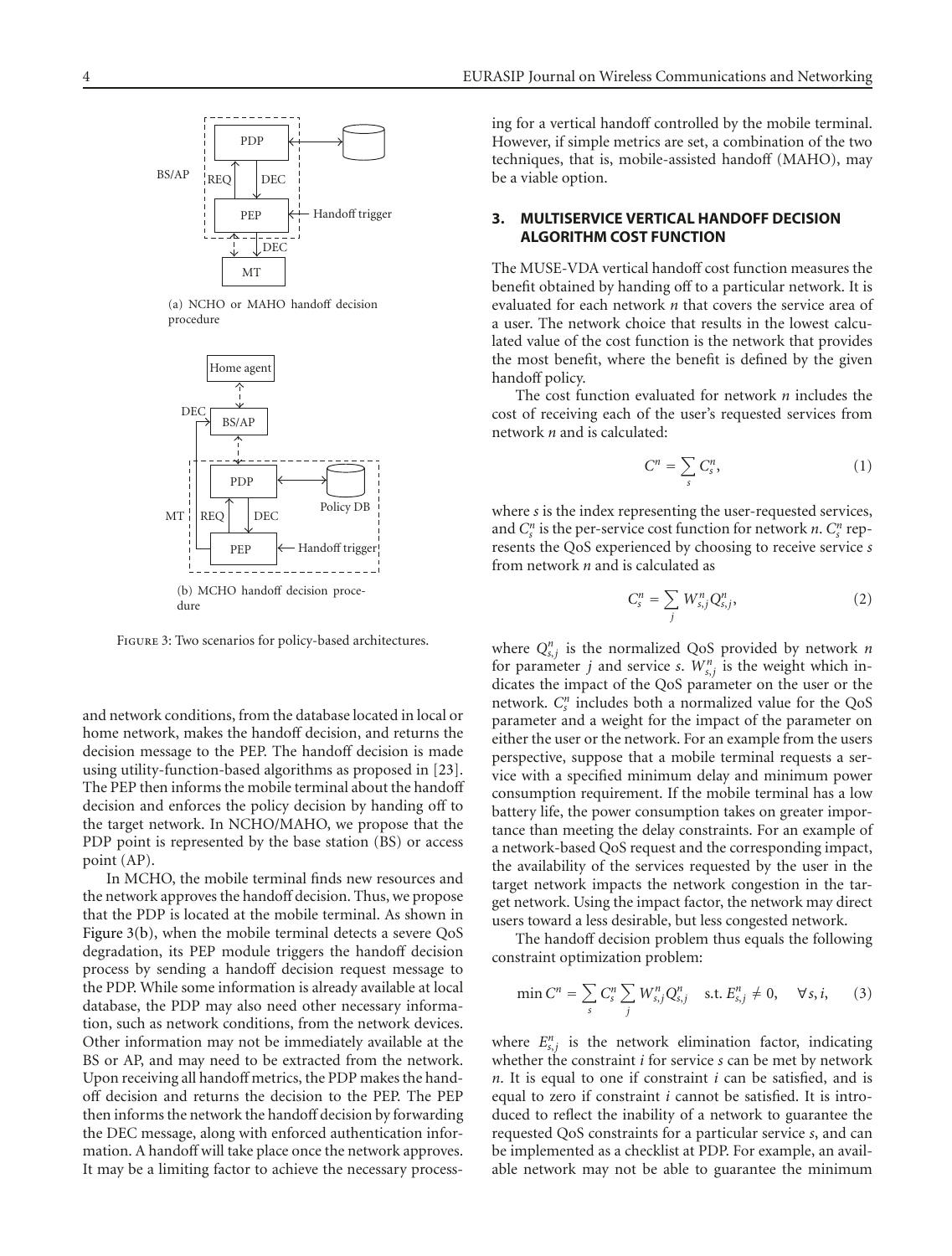

Figure 4: Scenario 2: prioritized session handoff.

<span id="page-4-0"></span>requested delay for a real-time service, and should be immediately removed from consideration as a handoff target for the requested service.

The application of the vertical handoff cost function is flexible to allow for different vertical handoff policies. To demonstrate the performance of the new cost function, two different policy scenarios are explored.

# *3.1. Collective session handoff*

It is assumed that a single user may conduct multiple communication sessions. In the first vertical handoff policy, the vertical handoff decision is optimized for all sessions collectively, that is, all of the users active sessions are handed off to the same target network at the same time. The cost function, *Cn*, is determined for all sessions going to a single network. The optimal target network for handoff is determined by solving [\(3\)](#page-3-3).

# *3.2. Prioritized session handoff*

The second vertical handoff policy prioritizes each service and then optimizes the vertical handoff decision individually for each session, that is, each of the users active sessions may be independently handed off to a different target network. In this scenario, the mobile terminal maintains a list of its current active sessions, arranged in priority order. Then, the cost function  $C_s^n$  is evaluated for the highest priority service. The optimal target network is chosen by minimizing the per-service cost:

<span id="page-4-1"></span>
$$
\min C_s^n = \sum_s W_{s,j}^n Q_{s,j}^n \quad \text{s.t. } E_{s,j}^n \neq 0, \quad \forall i. \tag{4}
$$

Then, the next highest priority service is selected, the corresponding cost function is evaluated, and the target network is determined. The process continues to the last active session. If the constraints for one session cannot be met, then the user loses the individual session only. The process for the second scenario is outlined in [Figure 4.](#page-4-0)

#### *3.3. Cost function example*

As an example, consider a reporter in the field using wireless networks to send audio, video reports, and photographic images to a home base, but whose equipment is running low on battery power. There are three available networks, UMTS, WLAN, and satellite. The cost function calculation from [\(3\)](#page-3-3) is formed as follows:

- (i) *n* represents the three network choices, UMTS, WLAN, or a satellite network.
- (ii) *s* represents the services needed, in this case, audio, video, and images.
- (iii) *j* represents the constraint parameters: bandwidth, battery power consumption, and delay.
- (iv) For collective handoff, a calculation of [\(3\)](#page-3-3) is made for each network.
	- (1) For example, for the UMTS network,

$$
C^{UMTS} = \left(W_{video, bandwidth}^{UMTS} Q_{video, bandwidth}^{UMTS} + W_{video, battery power}^{UMTS} Q_{video, battery power}^{UMTS} + W_{video, battery power}^{UMTS} Q_{video, delay}^{UMTS}\right)
$$

$$
+ \left(W_{audio, bandwidth}^{UMTS} Q_{audio, bandwidth}^{UMTS} + W_{audio, battery power}^{UMTS} Q_{audio, battery power}^{UMTS} + W_{audio, battery power}^{UMTS} Q_{audio, battery power}^{UMTS}\right)
$$

$$
+ \left(W_{undo, delay}^{UMTS} Q_{audio, delay}^{UMTS}\right)
$$

$$
+ \left(W_{image, bandwidth}^{UMTS} Q_{unique, bandwidth}^{UMTS} + W_{image, bandwidth}^{UMTS} Q_{image, battery power}^{UMTS}\right)
$$

$$
+ W_{image, battery power}^{UMTS} Q_{image, battery power}^{UMTS}
$$

$$
+ W_{image, delay}^{UMTS} Q_{image, delay}^{UMTS}\right).
$$

- (2) Then, *C*WLAN and *C*Satellite are calculated similarly.
- (3) The lowest of the three costs *C*UMTS, *C*WLAN, and *C*Satellite reveals the target network. If satellite cost is the lowest, then all sessions, video, audio, and images, are sent via the satellite network.
- (v) For prioritized session handoff, a calculation of [\(4\)](#page-4-1) is made for the highest priority session.
	- (1) For example, if the video feed has the highest priority, then C<sub>video</sub> is calculated first:

$$
C_{\text{video}}^{\text{UMTS}} = \left(W_{\text{video}, \text{bandwidth}}^{\text{UMTS}} Q_{\text{video}, \text{bandwidth}}^{\text{UMTS}} + W_{\text{video}, \text{ battery power}}^{\text{UMTS}} Q_{\text{video}, \text{ battery power}}^{\text{UMTS}} \right)
$$
\n
$$
+ W_{\text{video}, \text{ battery power}}^{\text{UMTS}} Q_{\text{video}, \text{ delay}}^{\text{UMTS}} \right)
$$
\n
$$
+ W_{\text{video}, \text{delay}}^{\text{UMTS}} Q_{\text{video}, \text{ delay}}^{\text{UMTS}} \right)
$$

- (2) Then  $C_{\text{video}}^{\text{WLAN}}$  and  $C_{\text{video}}^{\text{Satellite}}$  are calculated similarly.
- (3) The lowest of the three costs  $C_{\text{video}}^{\text{UMTS}}$ ,  $C_{\text{video}}^{\text{WLAN}}$ , and C<sub>video</sub> reveals the target network for video service *only*.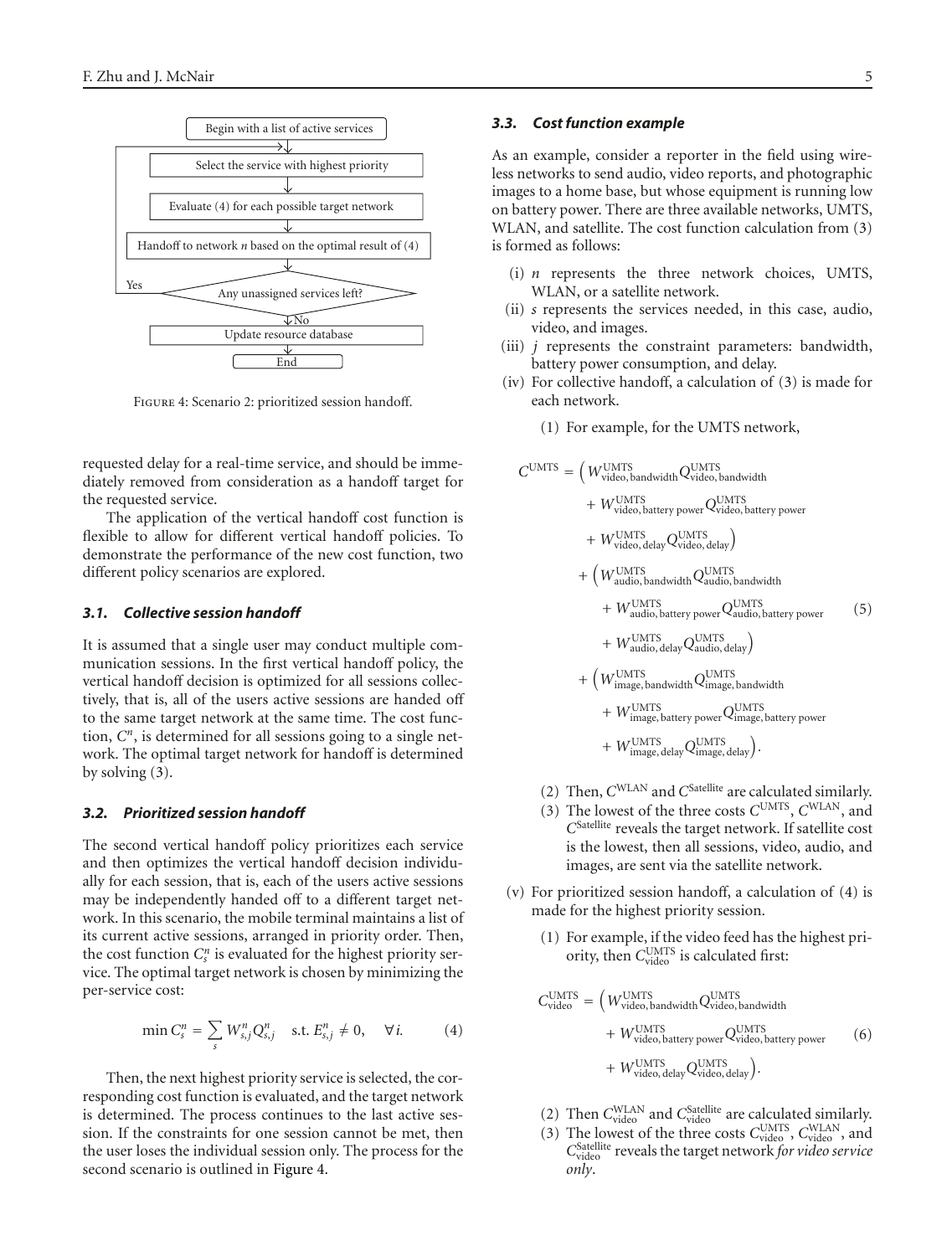

<span id="page-5-1"></span>Figure 5: 3G/WLAN overlay network scenario.

(4) The calculation is repeated for the next highest priority service, say the audio feed. Thus, in the prioritized session handoff it may be the case that the video is sent via satellite for the bandwidth, but the audio is sent via UMTS.

In the next section, the performance of the proposed MUSE-VDA algorithm and cost function is analyzed. First, a sample overlay network scenario is provided, along with a description of the mobility model, followed by calculations of the blocking probability and the average percentage of user requests that are satisfied by the network.

## <span id="page-5-0"></span>**4. MUSE-VDA PERFORMANCE ANALYSIS**

For effective comparison with other techniques, the performance analysis considers the case of 3G/WLAN handoff scenario, where received signal strength (RSS), channel availability, and bandwidth are the specified constraints. However, note that any other network combination or any other combination of the vertical handoff metrics listed in [Section 2](#page-1-1) can just as easily be substituted in the evaluation.

The top view of a typical 3G network overlay environment is shown in [Figure 5,](#page-5-1) where three networks of different maximum data rates coexist in the same wireless service area. Network 1 (centered at A) and Network 2 (centered at B) each represent a WLAN, while Network 3 (centered at C) represents a GPRS network. The shaded circles on the left and right represent the area where RSS from Network 1 or Network 2 is stronger than that from Network 3. To highlight the effects of the vertical handoff procedure among the three networks, only the users within the overlapping areas are considered, represented by the dashed square in [Figure 5.](#page-5-1)

## *4.1. Mobility model*

User mobility trajectories are characterized by the widely used random waypoint (RWP) model [\[25\]](#page-12-2). Adjustments have been included to account for the shortcomings of the waypoint model described in [\[12](#page-11-12)]. Each user chooses uniformly at random a destination point (or waypoint) in the dashed rectangle in [Figure 5.](#page-5-1) A user moves to this destination with a velocity  $\nu$ , which is chosen uniformly in the interval (*v* min, *v* max 0). (The *v* min and *v* max are chosen to be 0*.*3 m/s and 12*.*5 m/s, resp.) When the user reaches the waypoint, it remains static for a predefined pause time, and then moves again according to the same rule. Note that user trajectories characterized by the improved RWP model can be assumed to be uniformly distributed at any given time.

A user with active sessions that enters the overlay of all three networks must decide when and where to execute a vertical handoff request. If the request is accepted, the appropriate amount of bandwidth is assigned by the serving network. If the request is denied at one network, the request can be reassigned to another network, if resources are available at the second network. If the second (or third) network is not available, the request is blocked from the system. Next, we formulate the calculation of the blocking probabilities.

## *4.2. Blocking probability*

Each of the three networks in [Figure 5](#page-5-1) is modeled as an  $M/M/1/N_n$  queue system [\[26](#page-12-3)], where  $N_n$  is the number of available channels in Network *n*. *Nn* is calculated:

$$
N_n = \frac{B_n}{D},\tag{7}
$$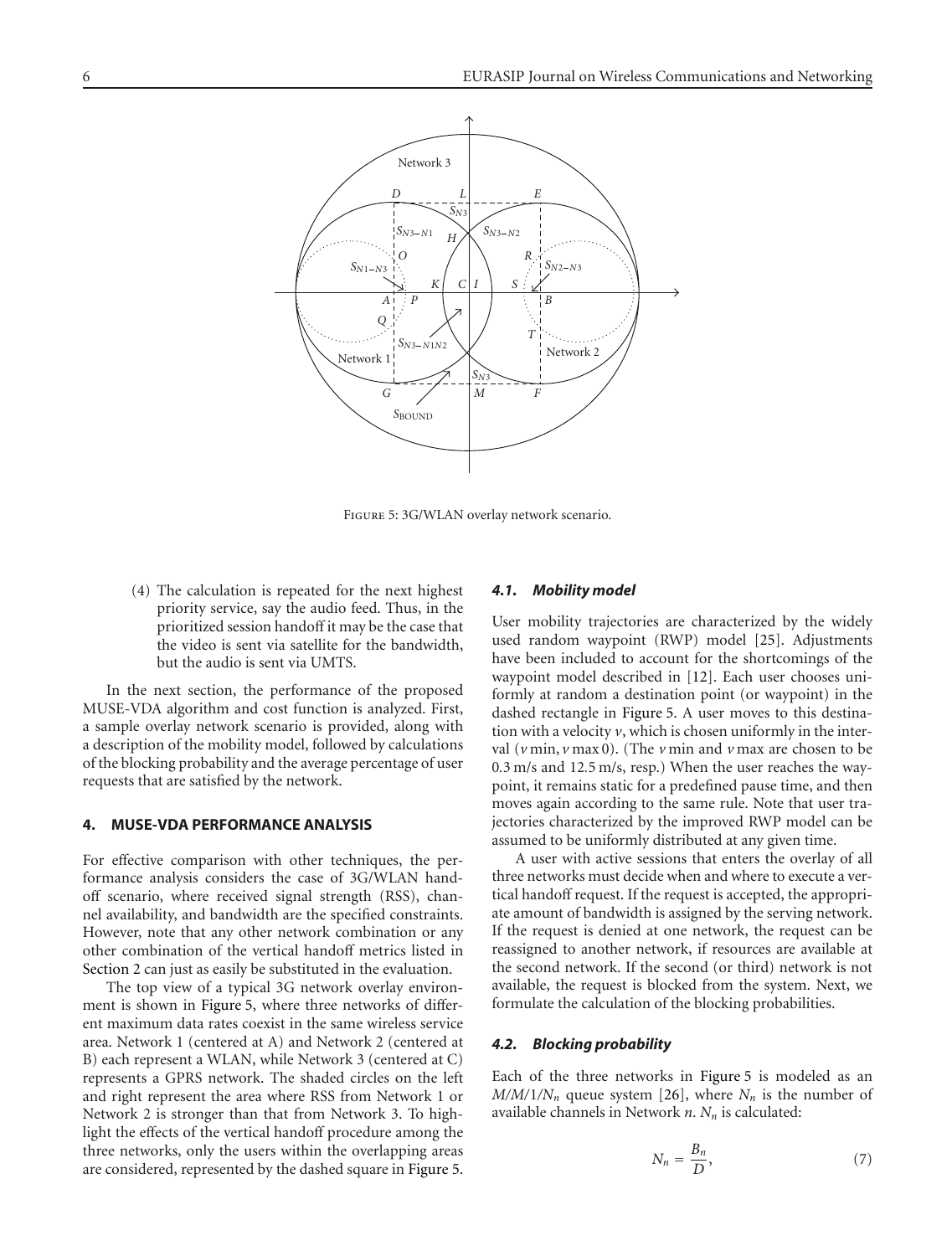where  $B_n$  is the total bandwidth of Network *n*, and *D* is the average data rate of each user. The traffic load within the overlay cells is  $ρ = λ/μ$ , where  $λ$  is the arrival rate of service requests,  $\mu$  is the departure rate, and arrivals and departures are modeled as Poisson distributions. Handoff calls are given a higher priority than new calls, and for simplicity, a bufferless handoff algorithm is used.

For the blocking probability of Network *n*, *Pbn*, we use the blocking probability of an  $M/M/1/N_n$  queue when there are  $N_n$  users in system [\[26](#page-12-3)]:

<span id="page-6-1"></span>
$$
P_{bn} = \frac{\rho_n^{N_n} (1 - \rho_n)}{1 - \rho_n^{N_n + 1}},
$$
\n(8)

where *ρn* is the effective load experienced by Network *n*:

$$
\rho_n = r_n \rho \tag{9}
$$

and  $r_n$  is the percentage of total requests that will go to Network *n*, based on the vertical handoff decision metrics. To determine *rn*, both original handoff requests and the handoff requests that arrive are included, to account for the times that the user has been rejected by another network. Since it is assumed that the users are uniformly distributed, the service request load can be calculated according to the proportion of the coverage area within the boundary region. The coverage areas are labeled in [Figure 5,](#page-5-1) and the corresponding coverage, the execution of the RSS and MUSE-VDA algorithms are described in [Table 1.](#page-7-0)

For the RSS-based handoff algorithm, the values of *rn* for  $n = 1, 2, 3$  are calculated as follows:

$$
r_3 = \frac{S_{\text{BOUND}} - S_{N1 - N3} - S_{N2 - N3}}{S_{\text{BOUND}}},
$$
  
\n
$$
r_1 = \frac{S_{N1 - N3} + S_{N3 - N1}P_{b3}}{S_{\text{BOUND}}},
$$
  
\n
$$
r_2 = \frac{S_{N2 - N3} + S_{N3 - N2}P_{b3}}{S_{\text{SOUND}}},
$$
\n(10)

$$
r_2 = \frac{S_{N2-N3} + S_{N3-N2} \nu_{\beta 3}}{S_{\text{BOUND}}},
$$

where  $P_{b3}$  is defined in [\(8\)](#page-6-1),  $S_i$  is the geometric area of region *i* described in [Table 1,](#page-7-0) and *S*<sub>BOUND</sub> is the geometric area of the boundary region.

For the MUSE-VDA handoff algorithm, the values of *rn* for  $n = 1, 2, 3$  are calculated:

$$
r_1 = \frac{S_{N1-N3} + S_{N3-N1} + S_{N3-N1N2}}{S_{\text{BOUND}}},
$$

$$
r_1 = \frac{S_{N2-N3} + S_{N3-N2} + S_{N3-N1N2}P_{b1}}{S_{\text{BOUND}}},
$$

$$
=\frac{S_{N3}+(S_{N1-N3}+S_{N3-N1})P_{b1}+(S_{N2-N3}+S_{N3-N2}+S_{N3-N1N2})P_{b2}}{S_{\text{BOUND}}}. \tag{11}
$$

*r*2

Finally, we develop a calculation for a measure of the service obtained by each user, as compared to the services requested by each user. This is defined here as *average percentage of users' satisfied requests* (APUSR).

#### *4.3. Average percentage of satisfied user requests*

Each user comes to the network overlay area with a certain set of requests, including various services and data rates. As mentioned previously, the ability of the network to satisfy user requests depends on whether the sessions are treated as a collective or as prioritized, individual sessions. In the collective MUSE-VDA and the RSS technique, all requests from one user are considered collectively. Thus, if a target network cannot satisfy all of the requests as a collective, then the user is blocked from the system. In the prioritized MUSE-VDA technique, each session is treated individually, and thus one user may have a subset of their requests satisfied, while other portions are blocked. The APUSR tracks the percentage of incoming requests that actually receive service at one of the available networks.

The APUSR is calculated for the overlay network as follows:

$$
E[A_R] = \sum_i A_{R_i} P(R_i), \qquad (12)
$$

where  $A_{R_i}$  is the APUSR for Region *i*, and where the regions are described in [Table 1.](#page-7-0) *ARi* is calculated:

$$
A_{R_i} = \sum_i t_{ij} P(N_{ij}), \qquad (13)
$$

where *tij* is the maximum APUSR that can be received from Network  $N_{ij}$  in Region *i*, and  $P(N_{ij})$  is the probability that Network *Nij* is available and chosen by a user. Finally, *P*(*Ri*) is the probability that a user is located in Region *i*:

$$
P(R_i) = \frac{S_i}{S_{\text{BOUND}}}.\tag{14}
$$

In the next section, we implement the performance analysis and obtain results for several service request scenarios.

#### <span id="page-6-0"></span>**5. NUMERICAL RESULTS**

The user mobility, user requests, network acceptances and denials for the 3G/WLAN overlay system in [Figure 5](#page-5-1) were modeled and simulated using MATLAB, based on the system parameters shown in [Table 2.](#page-7-1) Each user can request a data rate up to a maximum of 500 kbps. To gauge the response of the protocol to different traffic types, this data rate includes a combination of constant bit rate (CBR) services and available bit rate (ABR) services, where the CBR request per user is limited to a maximum of 50 kbps and the ABR request per user is limited to a maximum of 450 kbps. Note that Network 1 or Network 2 can fully satisfy the maximum possible data rate request of 500 kbps. However, Network 3 can only satisfy 30% of the maximum possible 500 kbps request. We note that the data rates for the networks listed in [Table 2](#page-7-1) can be considered as low estimates. However, the objective is to gauge the ability of a combination of networks to satisfy as many user requests as possible. Thus, as data rates per network increase, the size of the data rate request may also increase, but the resulting trends for the given algorithms would remain the same.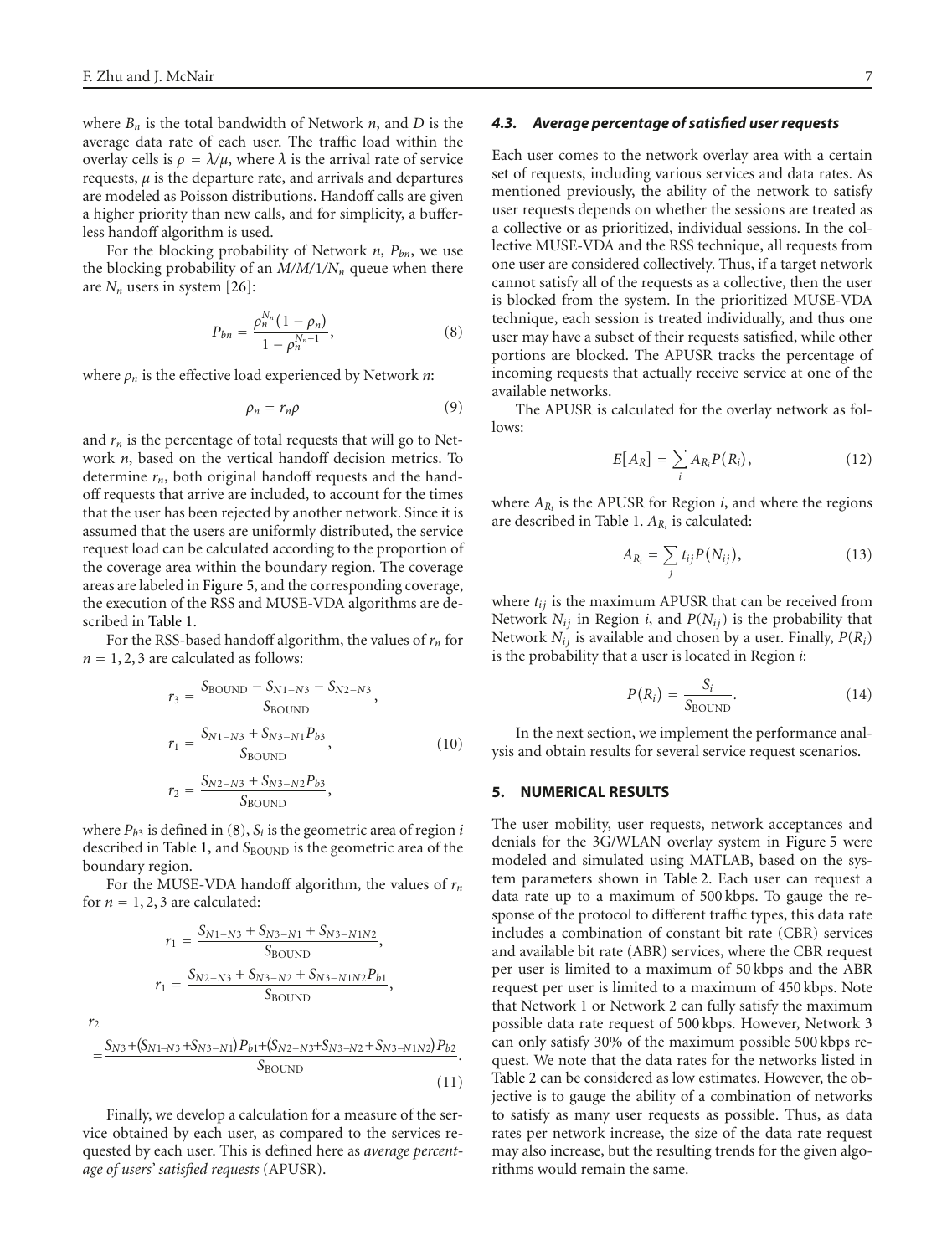<span id="page-7-0"></span>

| Region number  | Region area label | Algorithm descriptions                                                          |
|----------------|-------------------|---------------------------------------------------------------------------------|
| $\mathbf{1}$   | $S_{N3}$          | (DEH,JFG) Network 3 provides the only coverage                                  |
| $\overline{2}$ |                   | (HIJK) Network 3 has the strongest RSS.                                         |
|                | $S_{N3-N1N2}$     | RSS Algorithm: if the request is denied by Network 3, the user                  |
|                |                   | can try either Network 1 or Network 2 with equal probability.                   |
|                |                   | MUSE-VDA: the network order with respect to decreasing data rate is as follows: |
|                |                   | Network $1 >$ Network $2 >$ Network 3.                                          |
|                |                   | The outcome of the cost function will be to choose Network 1, then Network 2    |
|                |                   | if Network 1 is denied, then Network 3, if Network 2 is denied.                 |
| 3              | $S_{N3-N1}$       | (DHKJGP) Network 3 has the strongest RSS.                                       |
|                |                   | RSS Algorithm: Network 3 is chosen first. If the request is denied by           |
|                |                   | Network 3, the user tries Network 1.                                            |
|                |                   | MUSE-VDA: according to the decreasing data rates, the selection made by         |
|                |                   | the cost function is first Network 1, then Network 3 if Network 1 is denied.    |
| 4              | $S_{N3-N2}$       | (EHIJFS) Network 3 has the strongest RSS.                                       |
|                |                   | RSS Algorithm: Network 3 is chosen first. If the request is denied by           |
|                |                   | Network 3, the user tries Network 2.                                            |
|                |                   | MUSE-VDA: according to the decreasing data rates, the selection made by         |
|                |                   | the cost function is first Network 2, then Network 3 if Network 2 is denied.    |
|                | $S_{N1-N3}$       | (OPQA) Network 1 has the strongest RSS.                                         |
|                |                   | RSS Algorithm: Network 1 is chosen first. If the request is denied by           |
| 5              |                   | Network 1, the user tries Network 3.                                            |
|                |                   | MUSE-VDA: according to the decreasing data rates, the selection made by         |
|                |                   | the cost function is first Network 1, then Network 3 if Network 1 is denied.    |
| 6              | $S_{N2-N3}$       | (RSTB) Network 2 has the strongest RSS.                                         |
|                |                   | RSS Algorithm: Network 2 is chosen first. If the request is denied by           |
|                |                   | Network 2, the user tries Network 3.                                            |
|                |                   | MUSE-VDA: according to the decreasing data rates, the selection made by         |
|                |                   | the cost function is first Network 2, then Network 3 if Network 2 is denied.    |
|                | $S_{bound}$       | Boundary region                                                                 |
|                |                   |                                                                                 |

TABLE 1: RSS and MUSE-VDA algorithm description for 3G WLAN overlay network in [Figure 5.](#page-5-1)

|  |  |  | TABLE 2: System parameters. |
|--|--|--|-----------------------------|
|--|--|--|-----------------------------|

<span id="page-7-1"></span>

| Network (n)   | Network type | Resource                  |
|---------------|--------------|---------------------------|
|               | WLAN         | $2 \text{ Mbps}$ [27]     |
| $\mathcal{L}$ | WLAN         | 1 Mbps [27]               |
| 3             | <b>GPRS</b>  | Up to 8 slots,            |
|               |              | 21.4 Kbps per slot $[27]$ |

As mentioned previously, the random waypoint model is used to simulate user mobility, with the following parameters:  $v_{\text{min}} = 0.3 \text{ m/s}$  (1 km/h),  $v_{\text{max}} = 12.5 \text{ m/s}$  (45 km/h), and  $v_{\text{threshold}} = 5.5 \text{ m/s}$  (20 km/h).

#### *5.1. RSS-based algorithm results*

First, the RSS performance is examined to provide a baseline for comparison with the MUSE-VDA results. [Figure 6\(a\)](#page-8-0) shows the APUSR with the increasing network load for an RSS-based handoff algorithm. Since Network 3 has the strongest transmit power, it is the preferred service provider. Thus, at the low-load range, Network 3 must satisfy a large portion of the total requests. With increasing network load, the resources of Network 3 are used up earlier than the resources of the other two networks. The affect is to separate the APUSR into three regions.

(1) In the first region,  $0.1 < \rho < 1$ , most of the requests go to GPRS (Network 3), while the WLANs are underused.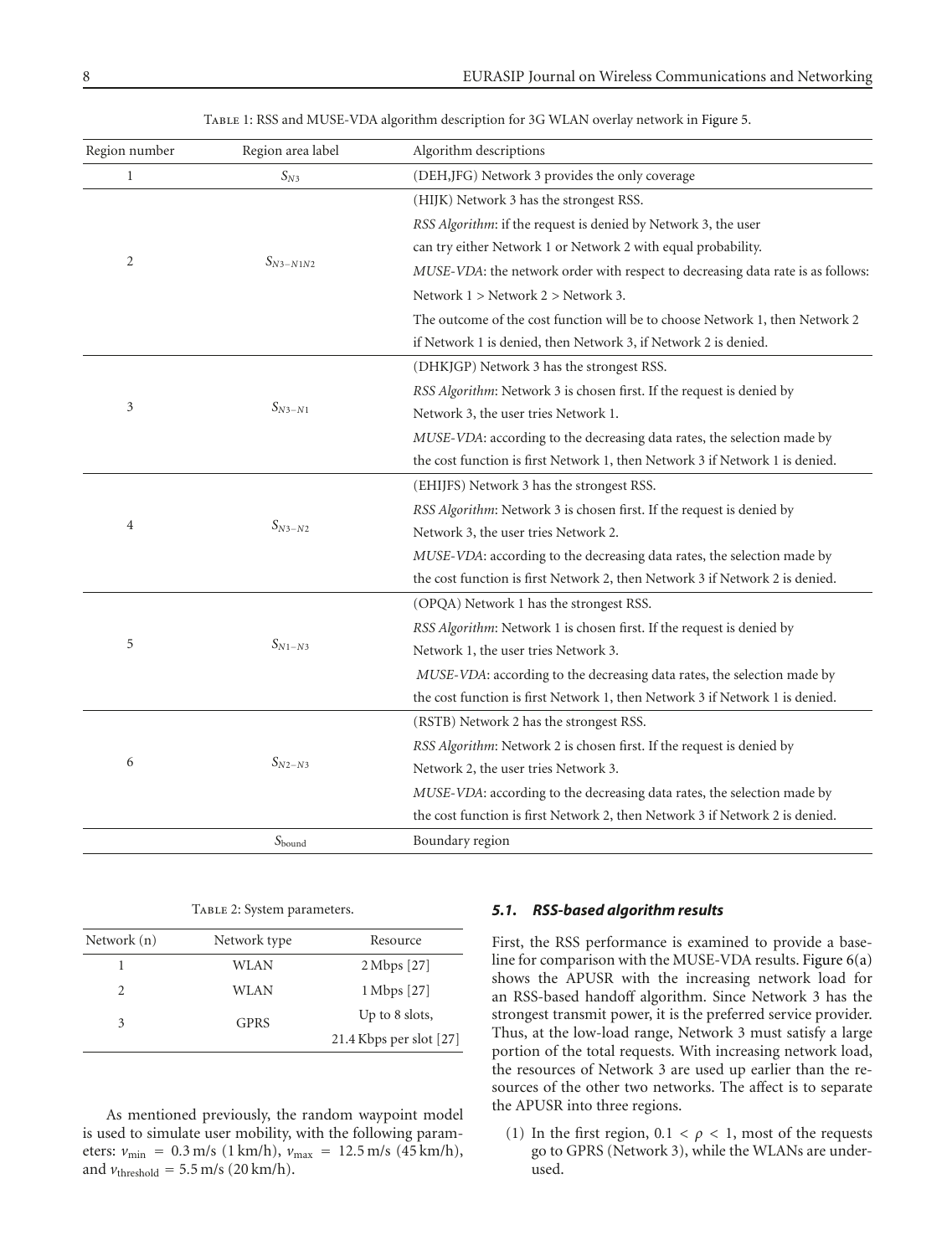<span id="page-8-1"></span><span id="page-8-0"></span>

<span id="page-8-2"></span>Figure 6: Performance of the RSS-based algorithm.

- (2) In the second region,  $1 < \rho < 2$ , GPRS begins to deny users, and the WLANs begin to receive more requests.
- (3) In the third region,  $2 < \rho$ , all three networks are saturated and the QoS degrades for all networks.

Thus, the problem with the RSS approach is that there is no load balancing according to the service requests of the users and the available networks.

[Figure 6\(b\)](#page-8-1) demonstrates the corresponding blocking probability of each network for the traditional RSS algorithm. An increase in blocking probability of Network 3 earlier than Networks 1 and 2 can be observed. Mobile users thus have a greater chance to select Network 1 and Network 2 as service provider. Since they have a total APUSR that is higher than Network 3 by itself, a "hump" can be observed. The result that Network 3 is chosen more often as the target handoff cell leads to two unsatisfactory effects: (1) unbalanced load assignment and (2) low overall achievable data rate. Only when the resource in Network 3 is highly consumed, Networks 1 and 2 will have a greater chance to be the service provider. Thus a more intelligent handoff algorithm that can balance the usage of overlay networks is needed, and a higher overall APUSR is expected.

## *5.2. RSS with mobility metric*

Next, we compare the RSS-only technique versus a mobilitylevel technique. Mobility level is a metric that can be combined with RSS based to improve system performance. For example, fast moving users ( $v > v_{\text{threshold}}$ ) are selected to receive service from the largest cell, while medium-to-slow users  $(v < v_{\text{threshold}})$  receive service from the small cells. [Figure 7](#page-9-0) shows the APUSR and blocking probability comparison of the pure RSS based algorithm and the RSS-based algorithm combined with mobility level consideration. The mobility level algorithm demonstrates an improved APUSR performance. However, its achievable APUSR is lower than that of MUSE-VDA (which will be discussed in more detail later in this section), that is, there remains a load-balancing issue for increasing requests.

We now examine the MUSE-VDA performance by considering two handoff scenarios: (1) collective handoff, where all of the user's active sessions are handed off to the same target network at the same time, and (2) prioritized multinetwork handoff, where each service is prioritized and optimal decision is made individually for each session.

## *5.3. MUSE-VDA*

The MUSE-VDA cost functions, [\(3\)](#page-3-3) and [\(4\)](#page-4-1), are evaluated for each network based on the following parameters:

(i) Network index *n* represents the two WLANs and one GPRS network, as shown in [Table 2.](#page-7-1)

(ii) Two constraints are considered: available bandwidth and RSS (*R*), where the limiting constraint for bandwidth is  $B_s^n - B_{\text{req}} \geq 0$  for some network *n* and service *s*, and the limiting RSS contraint is  $R^n - R_{th} \geq 0$ .

(iii) The weights in the cost functions are normalized to 1, meaning that each service contraint is treated with equal weight.

(iv) The QoS factor is a normalized bandwidth calculation, where  $Q_{\text{CBR, bandwidth}}^n = \ln |1/B_{\text{CBR}}^n|$ , and  $Q_{\text{ABR, bandwidth}}^n =$  $\ln |1/B_{ABR}^n|$ .

(v) The target network is chosen according to the procedure described in [Table 1.](#page-7-0)

[Figure 8\(a\)](#page-9-1) shows MUSE-VDA results for the APUSR provided by each of the three networks and overall achievable APUSR implementing the collective handoff algorithm, for comparison with [Figure 6,](#page-8-2) the RSS-only case. Since either Network 1 or Network 2 provides relatively larger data rate than Network 3, they are the default service provider for the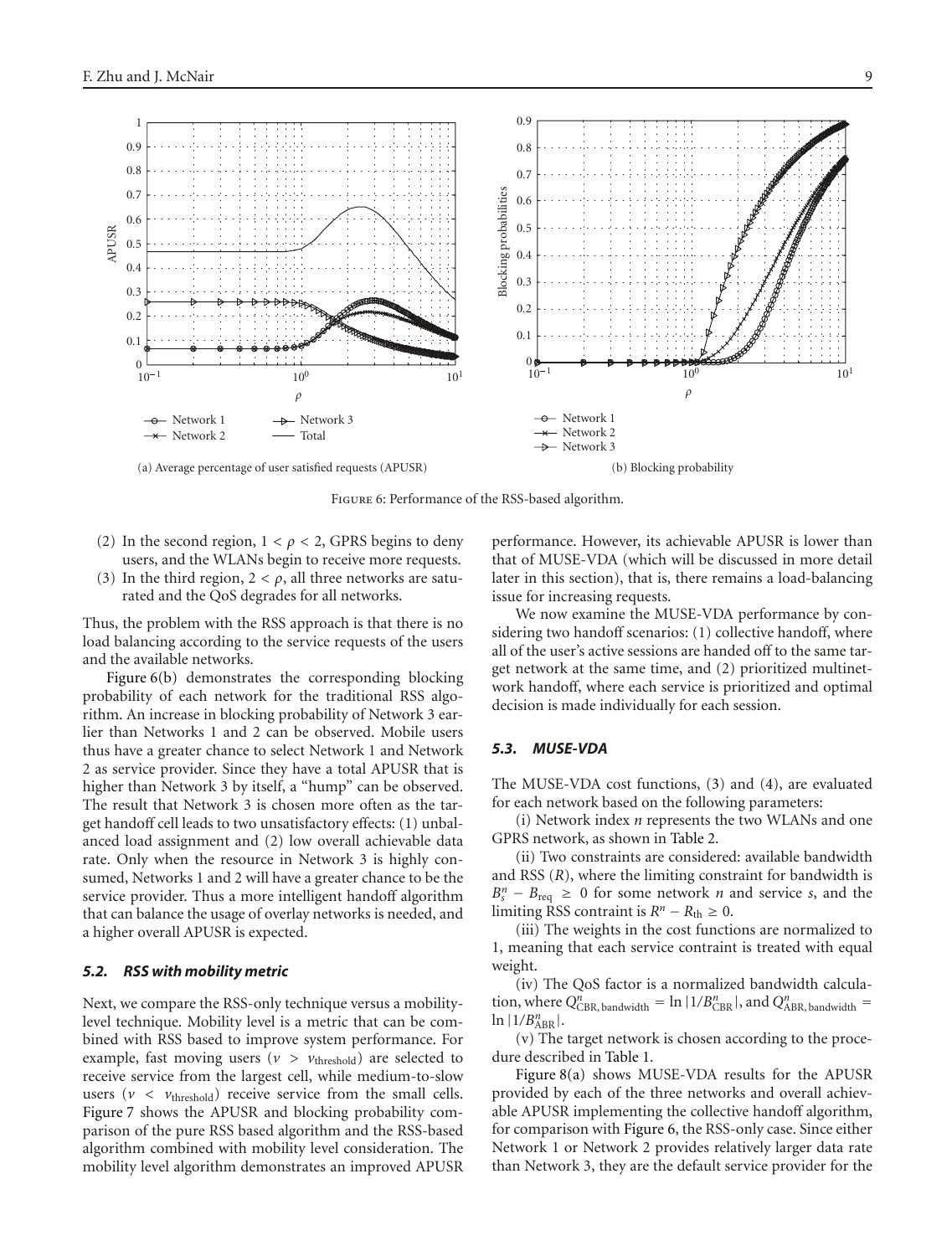

<span id="page-9-2"></span><span id="page-9-0"></span>FIGURE 7: Performance of the RSS-based algorithm with added mobility considerations.

<span id="page-9-1"></span>

Figure 8: Performance of the MUSE-VDA algorithm.

mobile users, depending on their location. Thus, at the lowload range, Network 1 and Network 2 satisfy the most portion of the total request. With the increasing network load, the resource of Network 1 and Network 2 is consumed earlier than the resources of Network 3. Then mobile users start to select Network 3 more frequently than in low-load range. The portion of requests satisfied by Network 3 thus starts to increase when the portion satisfied by Network 1 and Network 2 decreases. In this case, there are only two regions represented in the figure.

- (1) In the first region,  $0.1 < \rho < 1$ , most of the requests go to the WLANs, which are able to handle the higher data rate requests.
- (2) In the second region,  $1 < \rho$ , WLANs begin to deny users, and the GPRS provides a useful alternative. All three networks are being utilized and the performance degrades gradually.

Thus, in the MUSE-VDA case, the load balancing is improved for all networks.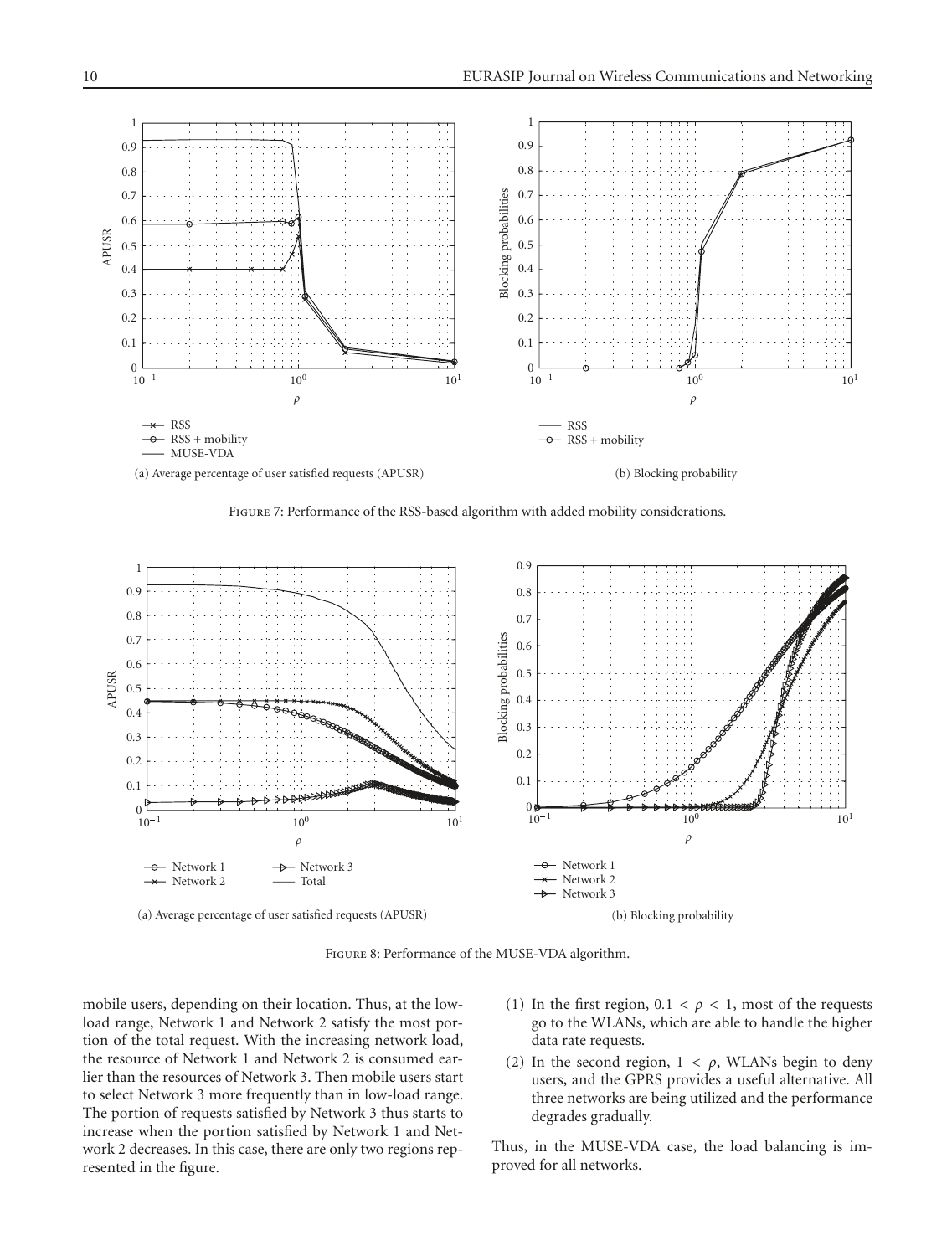

<span id="page-10-2"></span>Figure 9: APUSR with varying CBR data rate requests.

<span id="page-10-0"></span>[Figure 8\(b\)](#page-9-2) demonstrates the corresponding blocking probability of each network. An increase in blocking probability of Networks 1 and 2 earlier than Network 3 can be observed, which indicates that WLANs are favorite networks due to their relative larger available bandwidth to each user.

# *5.4. MUSE-VDA results for more demanding CBR services*

In future wireless networks, users may request much higher CBR service rates, as video and audio conferencing and other real-time services become prevalent. Thus, the next set of simulations study the impact of increasing the request of CBR services. Results are now presented for APUSR and blocking probability for three cases: the traditional handoff protocol based on the strongest RSS, the cost function with collective handoff, and the cost function with the prioritized handoff. [Figure 9](#page-10-0) shows APUSR versus CBR (per user) with zero blocking rates for all three algorithms. Here, each user may request variable CBR and up to 1 Mbps ABR services. The figure demonstrates that APUSR decreases with an increase in CBR request for all three algorithms. However, as each user's request increases, the ability of the large network to support the variable data rate decreases more dramatically. By optimally spreading user's services over several networks using the prioritized MUSE-VDA technique, more bandwidth can be assigned to ABR services, which results in a higher overall APUSR per user.

[Figure 10](#page-10-1) shows APUSR and blocking probability versus user requests for the three handoff algorithms for the more demanding CBR requests. In this case, Network 3 is eliminated in RSS-based and collective MUSE-VDA handoff algorithms, due to its limited data rate per user (less than 170 kbps). Thus, users will only be able to choose between Networks 1 and 2. This increases the APUSR in RSS-based algorithm in light traffic (*ρ <* 1 in [Figure 10\(b\)\)](#page-10-2), since users



1

(b) Blocking probability

<span id="page-10-1"></span>Figure 10: MUSE-VDA performance for more demanding CBR data rate requests.

no longer join with Network 3. However, the APUSR in collective MUSE-VDA decreases, since Networks 1 and 2 cannot cover the whole area. On the other hand, all 3 networks can be used in prioritized MUSE-VDA, where the user's two sessions can be spread into multiple networks. If the bandwidth for one session cannot be satisfied, only one session will be blocked. This results in a higher APUSR and a lower blocking probability than the other two handoff schemes. Moreover, since users moving out of the limited coverage of Networks 1 and 2 cannot be served in RSS-based handoff algorithm and collective MUSE-VDA, a nonzero blocking probability can be observed all the time.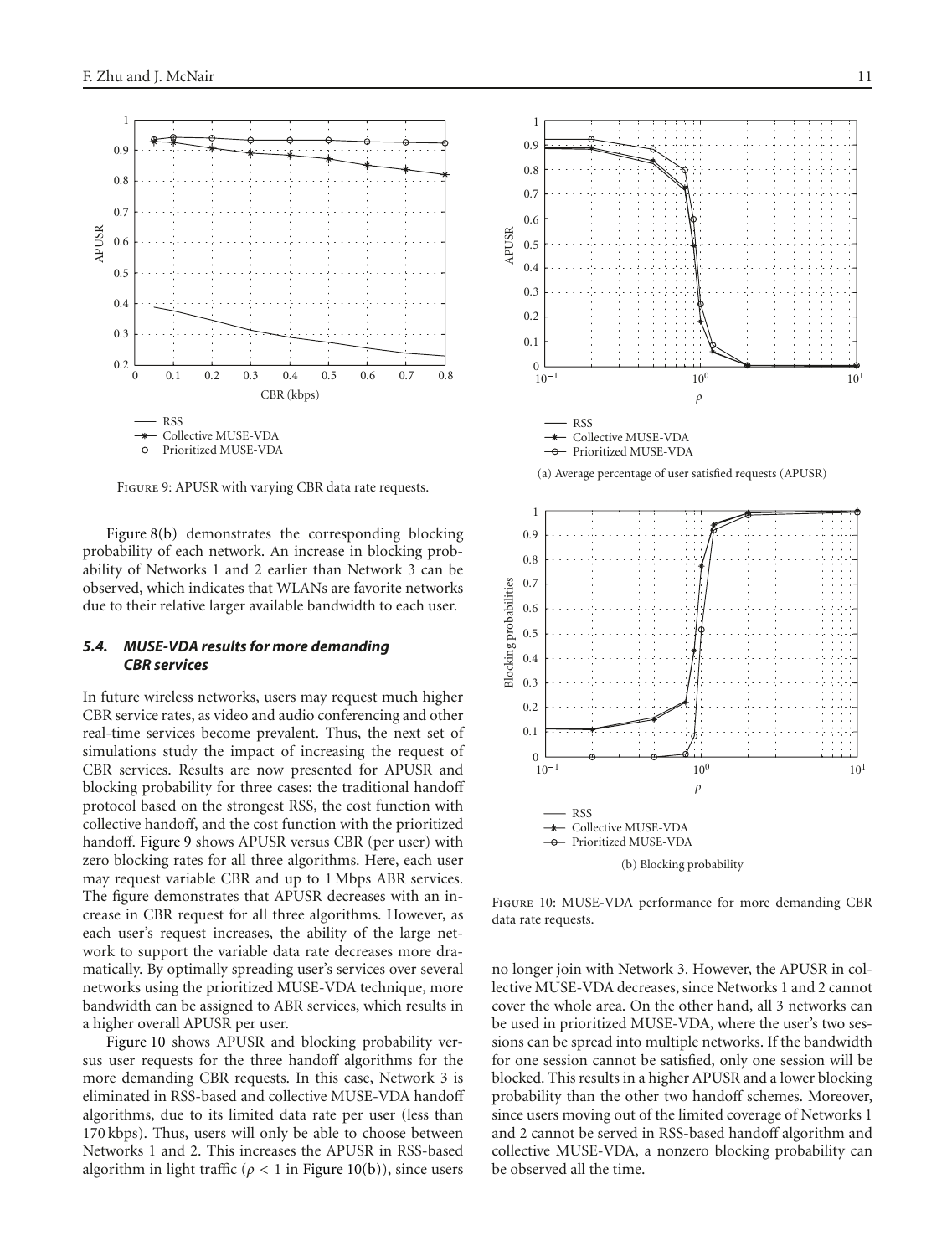# <span id="page-11-23"></span>**6. CONCLUSION**

Expanding services through the use and coordination of diverse networks creates the challenge of developing a more complex, adaptive, and intelligent vertical handoff protocol. In this paper, MUSE-VDA has been developed to maximize the benefit of the handoff for both the user and the network. The optimizations incorporate a network elimination feature to reduce the delay and processing required in the evaluation of the cost function, and a multinetwork optimization is introduced to improve APUSR for mobile terminals with multiple active sessions. A performance analysis demonstrated significant gains in the ability to satisfy user's requests for multiple simultaneous services and a more efficient use of resources from the proposed optimizations.

In this treatment, a "proof-of-concept" has been provided based on the ability of a user or network to choose among different network types, based on different service requirements. Future work is ongoing to look at a more complex treatment, including the study of optimal and reasonable weight selection, QoS factor normalizations, and policy decision point architecture implementations.

## <span id="page-11-1"></span><span id="page-11-0"></span>**REFERENCES**

- [1] I. F. Akyildiz, J. McNair, J. S. Ho, H. Uzunalioğlu, and W. Wang, "Mobility management in next-generation wireless systems," *Proceedings of the IEEE*, vol. 87, no. 8, pp. 1347–1384, 1999.
- <span id="page-11-2"></span>[2] K. Pahlavan, P. Krishnamurthy, A. Hatami, et al., "Handoff in hybrid mobile data networks," *IEEE Personal Communications*, vol. 7, no. 2, pp. 34–47, 2000.
- <span id="page-11-3"></span>[3] J. McNair and F. Zhu, "Vertical handoffs in fourth-generation multinetwork environments," *IEEE Wireless Communications*, vol. 11, no. 3, pp. 8–15, 2004.
- <span id="page-11-4"></span>[4] W. Wu, N. Banerjee, K. Basu, and S. K. Das, "SIP-based vertical handoff between WWANs and WLANs," *IEEE Wireless Communications*, vol. 12, no. 3, pp. 66–72, 2005.
- <span id="page-11-5"></span>[5] H. Badis and K. Al-Agha, "Fast and efficient vertical handoffs in wireless overlay networks," in *Proceedings of IEEE International Symposium on Personal, Indoor and Mobile Radio Communications (PIMRC '04)*, vol. 3, pp. 1968–1972, Barcelona, Spain, September 2004.
- <span id="page-11-6"></span>[6] J. Tourrilhes and C. Carter, "P-Handoff: a protocol for finegrained peer-to-peer vertical handoff," in *Proceedings of the 13th IEEE International Symposium on Personal, Indoor, and Mobile Radio Communications (PIMRC '02)*, vol. 2, pp. 966– 971, Lisbon, Portugal, September 2002.
- <span id="page-11-7"></span>[7] M. Bernaschi, F. Cacace, and G. Iannello, "Vertical handoff performance in heterogeneous networks," in *Proceedings of IEEE International Conference on Parallel Processing (ICPP '04)*, pp. 100–107, Montreal, Quebec, Canada, August 2004.
- <span id="page-11-8"></span>[8] H. Huang and J. Cai, "Improving TCP performance during soft vertical handoff," in *Proceedings of the 19th IEEE International Conference on Advanced Information Networking and Applications (AINA '05)*, vol. 2, pp. 329–332, Taipei, Taiwan, March 2005.
- <span id="page-11-9"></span>[9] S.-E. Kim and J. A. Copeland, "TCP for seamless vertical handoff in hybrid mobile data networks," in *Proceedings of IEEE Global Telecommunications Conference (GLOBE-COM '03)*, vol. 2, pp. 661–665, San Francisco, Calif, USA, December 2003.
- <span id="page-11-10"></span>[10] M. Salamah, F. Tansu, and N. Khalil, "Buffering requirements for lossless vertical handoffs in wireless overlay networks," in *Proceedings of 57th IEEE Semiannual Vehicular Technology Conference (VTC '03)*, vol. 3, pp. 1984–1987, Jeju, South Korea, April 2003.
- <span id="page-11-11"></span>[11] Q. Zhang, C. Guo, Z. Guo, and W. Zhu, "Efficient mobility management for vertical handoff between WWAN and WLAN," *IEEE Communications Magazine*, vol. 41, no. 11, pp. 102–108, 2003.
- <span id="page-11-12"></span>[12] M. Ylianttila, M. Pande, J. Makela, and P. Mahonen, "Optimization scheme for mobile users performing vertical handoffs between IEEE 802.11 and GPRS/EDGE networks," in *Proceedings of IEEE Global Telecommunications Conference (GLOBECOM '01)*, vol. 6, pp. 3439–3443, San Antonio, Tex, USA, November 2001.
- <span id="page-11-13"></span>[13] M. Ylianttila, J. Makela, and P. Mahonen, "Supporting resource allocation with vertical handoffs in multiple radio network environment," in *Proceedings of the 13th IEEE International Symposium on Personal, Indoor, and Mobile Radio Communications (PIMRC '02)*, vol. 1, pp. 64–68, Lisbon, Portugal, September 2002.
- <span id="page-11-14"></span>[14] S. Sharma, I. Baek, Y. Dodia, and T. Chiueh, "OmniCon: a mobile IP-based vertical handoff system for wireless LAN and GPRS links," in *Proceedings of IEEE International Conference on Parallel Processing (ICPP '04)*, pp. 330–337, Montreal, Quebec, Canada, August 2004.
- <span id="page-11-15"></span>[15] M. Nam, N. Choi, Y. Seok, and Y. Choi, "Wise: energy-efficient interface selection on vertical handoff between 3G networks and WLANs," in *Proceedings of the 15th IEEE International Symposium on Personal, Indoor and Mobile Radio Communications (PIMRC '04)*, vol. 1, pp. 692–698, Barcelona, Spain, September 2004.
- <span id="page-11-16"></span>[16] S. Jung, D.-H. Cho, and O. Song, "QoS based vertical handoff method between UMTS systems and wireless LAN networks," in *Proceedings of 60th IEEE Semiannual Vehicular Technology Conference (VTC '04)*, vol. 6, pp. 4451–4455, Los Angeles, Calif, USA, September 2004.
- <span id="page-11-17"></span>[17] J. M. Holtzman and A. Sampath, "Adaptive averaging methodology for handoffs in cellular systems," *IEEE Transactions on Vehicular Technology*, vol. 44, no. 1, pp. 59–66, 1995.
- <span id="page-11-18"></span>[18] A. Mehbodniya and J. Chitizadeh, "An intelligent vertical handoff algorithm for next generation wireless networks," in *Proceedings of the 2nd IEEE/IFIP International Conference on Wireless and Optical Communications Networks (WOCN '05)*, pp. 244–249, Dubai, UAE, March 2005.
- <span id="page-11-19"></span>[19] A. Hasswa, N. Nasser, and H. Hassanein, "Generic vertical handoff decision function for heterogeneous wireless networks," in *Proceedings of the 2nd IEEE/IFIP International Conference on Wireless and Optical Communications Networks (WOCN '05)*, pp. 239–243, Dubai, UAE, March 2005.
- <span id="page-11-20"></span>[20] W.-T. Chen and Y.-Y. Shu, "Active application oriented vertical handoff in next-generation wireless networks," in *Proceedings of IEEE Wireless Communications and Networking Conference (WCNC '05)*, vol. 3, pp. 1383–1388, New Orleans, La, USA, March 2005.
- <span id="page-11-21"></span>[21] H. J. Wang, R. H. Katz, and J. Giese, "Policy-enabled handoffs across heterogeneous wireless networks," in *Proceedings of the 2nd IEEE Workshop on Mobile Computing Systems and Applications (WMCSA '99)*, pp. 51–60, New Orleans, La, USA, February 1999.
- <span id="page-11-22"></span>[22] W.-T. Chen, J.-C. Liu, and H.-K. Huang, "An adaptive scheme for vertical handoff in wireless overlay networks," in *Proceedings of the 10th International Conference on Parallel and*